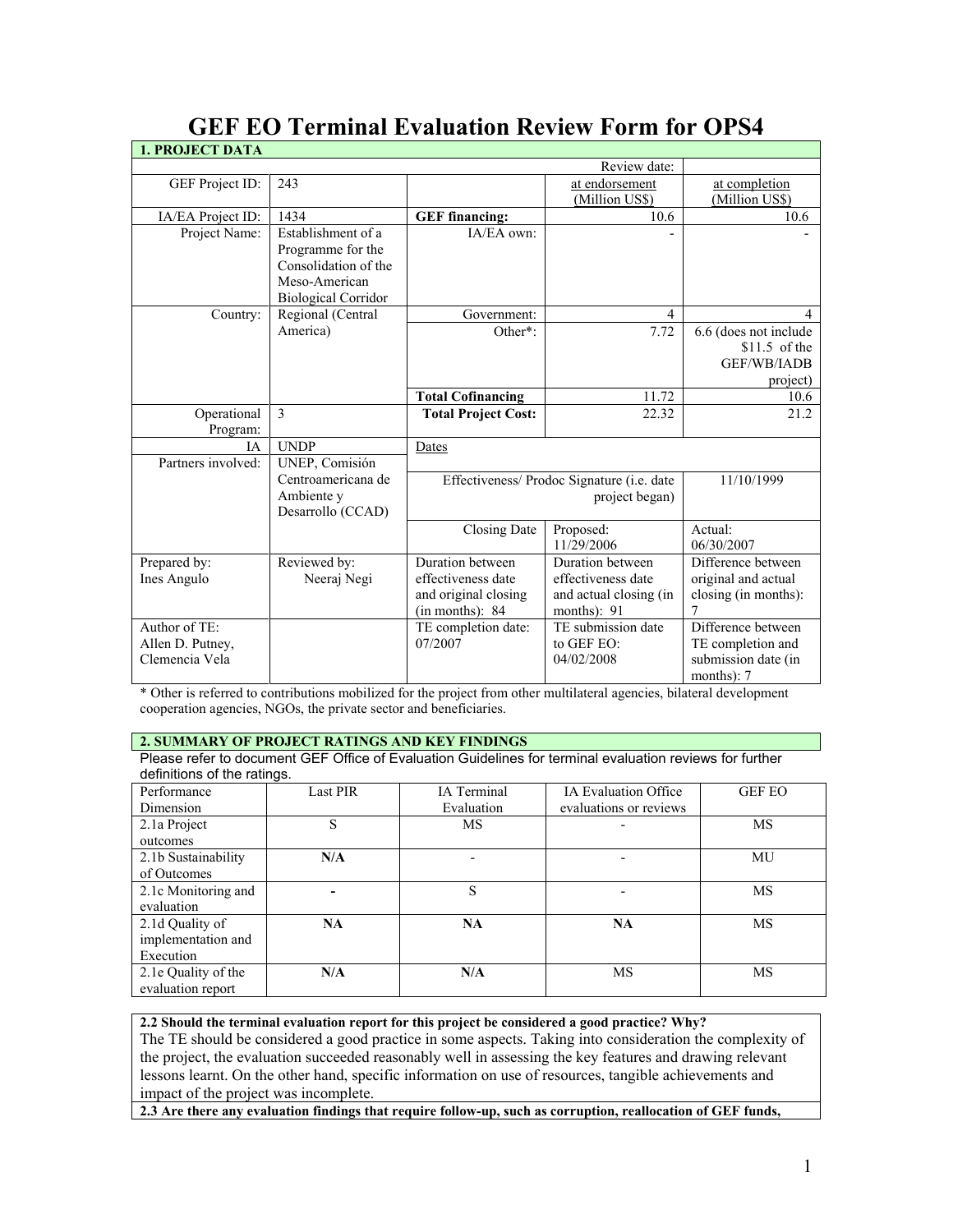## **3. PROJECT OBJECTIVES**

### **3.1 Project Objectives**

### **a. What were the Global Environmental Objectives of the project? Were there any changes during implementation?**

According to the ProDoc the GEO is *"the establishment of a Programme for the Consolidation of the Mesoamerican Biological Corridor (The CCAD and countries in the Mesoamerican Region put a system into operation that consolidates the MBC, to conserve and manage biodiversity in a sustainable manner)".* 

There were no changes to the global environmental objectives during implementation.

**b. What were the Development Objectives of the project? Were there any changes during implementation?** According to the ProDoc the Development Objectives were

1. *"PROGRAM COORDINATION AND STRATEGIC PLANNING":* Consolidation of a fully functional MBC is a long term process which will require a technical Regional Operations Coordinating Unit (ROCU) representative of the principal themes and stakeholder concerns on which the success and sustainability of this initiative will depend. 2. *"RESOURCE MOBILIZATION FOR THE CONSOLIDATION OF THE MBC":* This will require training of the ROCU and the CCAD-ES, the Central American Council on Protected Areas, the Central American Council on Forests, and the Ministries of Environment and Natural Resources of the eight countries participating in this project as well as of those institutions and stakeholder groups which have or will have responsibility for the establishment of the **MBC** 

3. *"INFORMATION AND MONITORING":* The MBC information system – Corre-net - will be designed specifically for the MBC to allow efficient access to the large amount of existing data and information about the MBC, its biodiversity, conservation and development programs, and technologies, institutions and organizations involved. 4. *"CAPACITY BUILDING AND INTRA-REGIONAL EXCHANGES":* the project will develop a capacity building sub-

programme aimed at the principal regional stakeholder groups such as the Central American Federation of Municipalities (FEMICA), Indigenous Council of Central America (CICA), Association of Central American Peasant Organizations for Cooperation and Development (ASOCODE), Committee of Mesoamerican Members of IUCN (COMIUCN), Federation of Private Sector Entities of Central America and Panama (FEDEPRICAP), the Central American Councils on Forests and Protected Areas (CCAB and CCAP), etc.

5. *"PARTICIPATION, PUBLIC AWARENESS, AND EXPANSION":* the project will a) establish a sub-programme aimed at raising the awareness of the general public and the principal stakeholder groups regarding the scope, objectives and potential benefits of the MBC to sustainable development, and b) establish or strengthen mechanisms for stakeholder participation at the national and regional levels in the planning and monitoring of the Programme's objectives and activities.

6. *"POLICY HARMONIZATION":* Activities under this component will feed the ongoing, established regional policy formulation and integration process by identifying the key issues and sectoral activities affecting biodiversity conservation and sustainable use, as well as providing viable recommendations for policv reforms and adoptions by SICA.

The TE explains that while the main objectives of the project remained unchanged throughout implementation, there were changes in the project components listed in the logical framework of the project. This resulted in substantial changes in the approach of the implementation strategy, in some activities; which to some extent affected the expected accomplishments at the start of the project.

The 4 final components were i) strengthening the management capabilities of the MBC; ii) strengthening the economic viability of MBC; iii) ownership of the MBC from the Meso-American society, and iv) to guide decision-makers with better information management.

**(describe and insert tick in appropriate box below, if yes at what level was the change approved (GEFSEC, IA or EA)?)**

| <b>Overall</b><br><b>Environmental</b><br><b>Objectives</b> | <b>Project Development</b><br><b>Objectives</b>                                         | <b>Project Components</b> | Any other (specify) |
|-------------------------------------------------------------|-----------------------------------------------------------------------------------------|---------------------------|---------------------|
|                                                             | In the latest Logical<br>Framework, produced in<br>2004, the project<br>components were |                           |                     |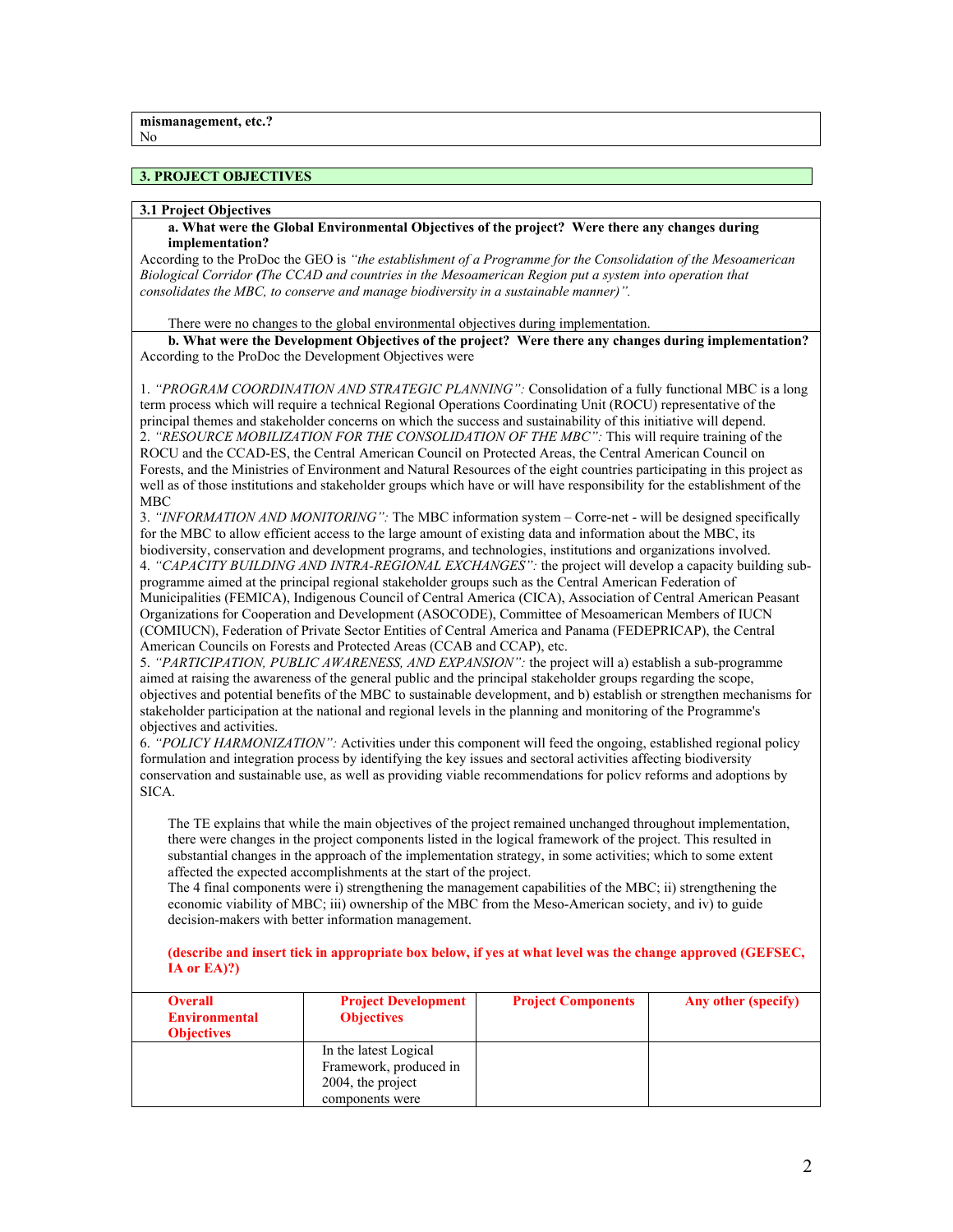|                                                                                        | reduced. This included<br>the expected<br>development of a<br>strategic plan for the<br>project, the generation of<br>regional scenarios, and<br>the scope of training and<br>information systems.<br>These changes were<br>approved by UNDP. | c. If yes, tick applicable reasons for the change (in global environmental objectives and/or development |                                                                         |                        |
|----------------------------------------------------------------------------------------|-----------------------------------------------------------------------------------------------------------------------------------------------------------------------------------------------------------------------------------------------|----------------------------------------------------------------------------------------------------------|-------------------------------------------------------------------------|------------------------|
| objectives)<br><b>Original</b><br>objectives not<br>sufficiently<br><i>articulated</i> | <b>Exogenous</b><br>conditions<br>changed, causing a<br>change in<br>objectives<br>The TE notes that<br>changes in the<br>project were mainly<br>caused by changes<br>in political priorities<br>in the participating                         | <b>Project was</b><br>restructured<br>because original<br>objectives were<br>over ambitious              | <b>Project was</b><br>restructured<br>because of<br>lack of<br>progress | Any other<br>(specify) |

## **4. GEF EVALUATION OFFICE ASSESSMENT OF OUTCOMES AND SUSTAINABILITY**

**4.1.1 Outcomes (Relevance can receive either a satisfactory rating or a unsatisfactory rating. For effectiveness**  and cost efficiency a six point scale  $6 = HS$  to  $1 = HU$  will be used)

**a. Relevance (of outcomes to focal areas/operational program strategies and country priorities) Rating: S** A.1. What is the relevance of the project outcomes/results to:

(i) the national sustainable development agenda and development needs and challenges?

In October of 1994, the governments of Central America formed the *Alliance for Sustainable Development (ALIDES)*  to coordinate short, medium- and long-term actions aimed at modifying conventional development approaches in order to ensure environmental, economic, social and cultural sustainability. ALIDES specifically advocates the creation of a regional *"*biological corridor to strengthen the respective national systems of protected areas."

(ii) the national environmental framework, agenda and priorities?

The creation and consolidation of the MBC has been identified as a priority by all the participating countries. Over the past decade, the countries of the region have increasingly worked together to build consensus around common environmental goals. All involved countries signed the Central American Environmental Protection Agreement and established the Central American Commission on Environment and Development (CCAD), which is one of the project implementing institutions.

(iii) the achievement of the GEF strategies and mandate?

The results of the Project coincide with the objectives of the GEF operational programme on Biodiversity which aims at the conservation of biodiversity within and outside protected areas.

(iv) the implementation of the global conventions the GEF supports (countries obligations and responsibilities towards the convention as well as the achievement of the conventions objectives)

The project is within the priorities set by the CBD under Article 8, and particularly under Annex 1.

A2. Did the project promote of International (Regional and / or Global) Cooperation and Partnership<sup>[1](#page-2-0)</sup>

The project supported the establishment of programs and projects within the MBC at all levels, and was a catalytic factor in the region. It also supported the development of plans, strategies and tools for other corridors in the region. **b.** Effectiveness Rating: MS

According to the TE, confusion regarding the changes in logframe and the lack of baselines and clear targets made it a challenge to properly assess the effectiveness of the project. Based on information obtained from interviews, and analysis of the financial records, among other methodologies, the TE concluded that the project *"has successfully created strategies, structures, machinery, tools and skills to continue the consolidation of the MBC and is a great contribution to the achievement of ecological connectivity and the conservation and sustainable use of biodiversity in Mesoamerica".*

The project was very successful at assuring coordination and complementarity with other projects and interventions

<span id="page-2-0"></span><sup>1</sup> Please consider for regional and global project only

 $\overline{a}$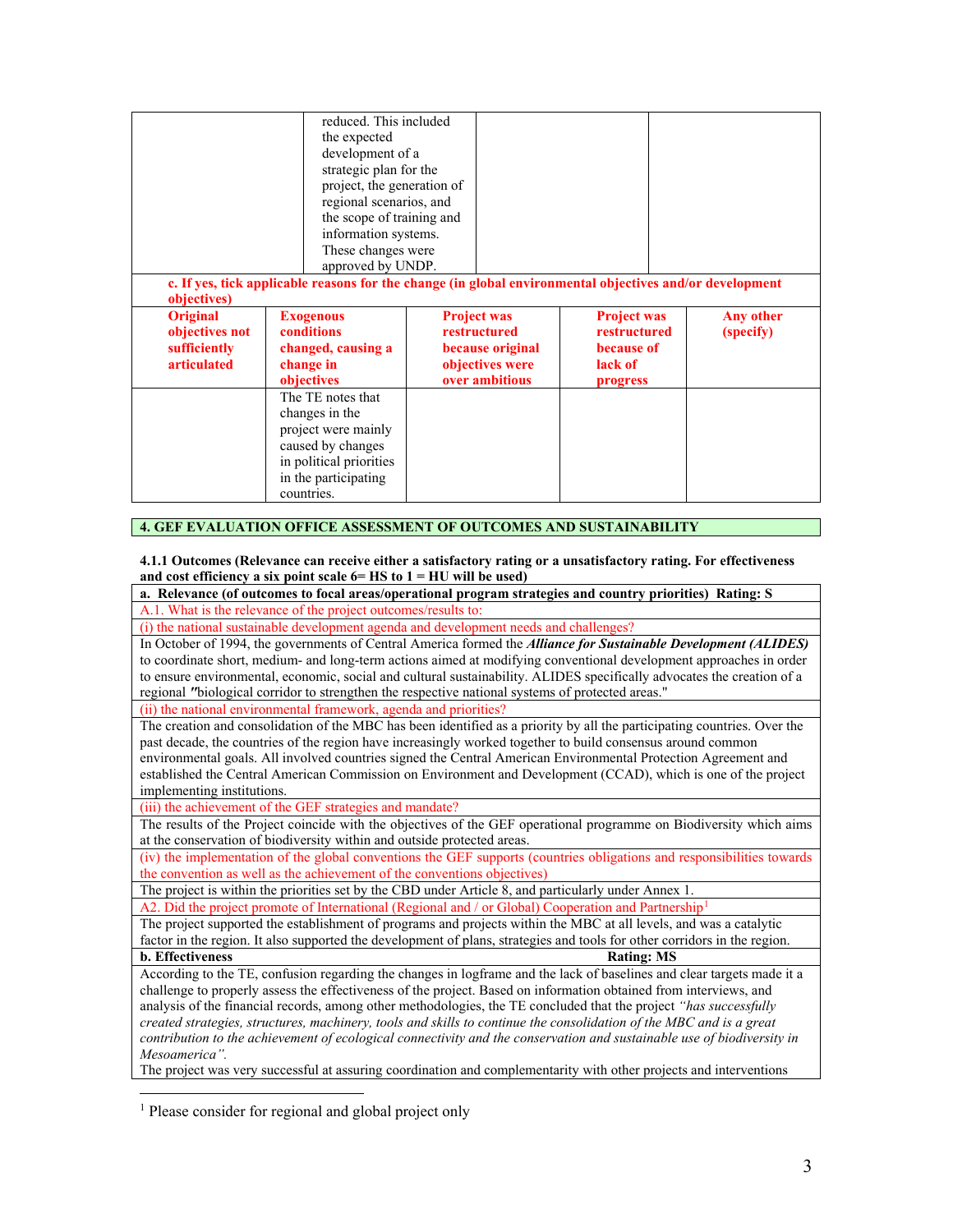related to regional and national MBC, which increased its effectiveness. Indeed, one of the strategies that enabled the project to achieve a large quantity of goods was the relationship or alliance with a number of national and regional initiatives with which it shared the achievement of certain goals. Similarly, the harmonization of policies such as the protocols for trans-frontier areas for applying the CITES convention and for the bi-and tri national management of protected areas were significant.

The TE concludes that when compared to the original ProDoc logframe, the project failed to achieve some important objectives such as the failure to generate the biological/ecological information needed to establish baselines (there was no field component, and all information used for the publications was second-hand), and the fact that some strategic programmes that were conceived under the project did not reach the implementation phase.

#### **c. Efficiency (cost-effectiveness) Rating: UA**

The Project's period for implementation was 6 years, but there was an extension of 1 additional year without a budget increase. This delay was due to a difficult and slow start of project implementation. Due to the complex nature of the project (highly political), there was a need to rely on an adaptive management style. As a result, there were several changes to the project intervention strategy. Although these changes were necessary to achieve the overall project objectives, it is clear that they imply costs that were not originally budgeted for. These changes also make it hard to assess the overall efficiency of the project. In addition, the TE specifies that it is not easy to establish the costeffectiveness of the project since it was almost impossible to distinguish which of the contributions were of the project and which were those provided by other sources.

**d. To what extent did the project result in trade offs between environment and development priorities / issues (not to be rated) – this could happen both during the designing of the project where some choices are made that lead to preference for one priority over the other, and during implementation of the project when resources are transferred from addressing environmental priorities to development priorities and vice versa. If possible explain the reasons for such tradeoffs.**

The TE does not mention any trade offs between environmental and development priorities. The analysis presented in the TE does not include an evaluation of the effects of creating protected areas (or corridor areas) on local people. This project did not have a "field" component directed at dealing with the social/economic dimension of protected areas, since this was originally to be funded by DANIDA who backed out off the project before implementation.

### **4.1.2 Results / Impacts[2](#page-3-0) (Describe Impacts) (please fill in annex 1 – results scoresheet and annex 2 – focal area impacts (against GEF Strategic Priority indicators, where appropriate and possible)**

Upon completion it is clear that the project has achieved the objective of putting a system to consolidate the Mesoamerican Biological Corridor and to conserve and manage biodiversity in a sustainable manner in place and has improved the harmonization of related policies in Central America.

**4.2 Likelihood of sustainability.** Using the following sustainability criteria, include an assessment of **risks** to sustainability of project outcomes and impacts based on the information presented in the TE. Use a four point scale (4= Likely (no or negligible risk);  $3=$  Moderately Likely (low risk);  $2=$  Moderately Unlikely (substantial risks) to  $1=$ Unlikely (High risk)). The ratings should be given taking into account both the probability of a risk materializing and the anticipated magnitude of its effect on the continuance of project benefits.

#### **a. Financial resources Rating: MU**

 $\overline{a}$ 

In many cases, there are a set of second-generation projects that will complement the progress of the MBC project. In any case, funding sources for the continuation of activities vary greatly among countries and specific areas. According to the TE, even though the prospects for external financing for most of the actions generated by the project are relatively good, it is very clear that there are risks to financial sustainability of the environmental initiatives of the Mesoamerican Region since most of these efforts depend on donations and loans from international agencies and bilaterals.

#### **b.** Socio-economic / political **Rating: ML**

The project has been successful at achieving the internalization of the "MBC concept" and the basic elements such as coordination, harmonization and regional connectivity that it represents. For example the TE mentions that institutional and political plans have included actions related to the concept of MBC.

Due to the lack of DANIDA funding, the project experienced a serious gap in the social aspects related to the consolidation of the MBC.

## **c. Institutional framework and governance Rating: ML**

According to the TE, the basic components of the project have been absorbed by the CCAD, other regional institutions, countries, civil society and individuals.

<span id="page-3-0"></span><sup>2</sup> Please consider direct and indirect global environmental results; any unexpected results; local development benefits (including results relevant to communities, gender issues, indigenous peoples, NGOs and CBOs)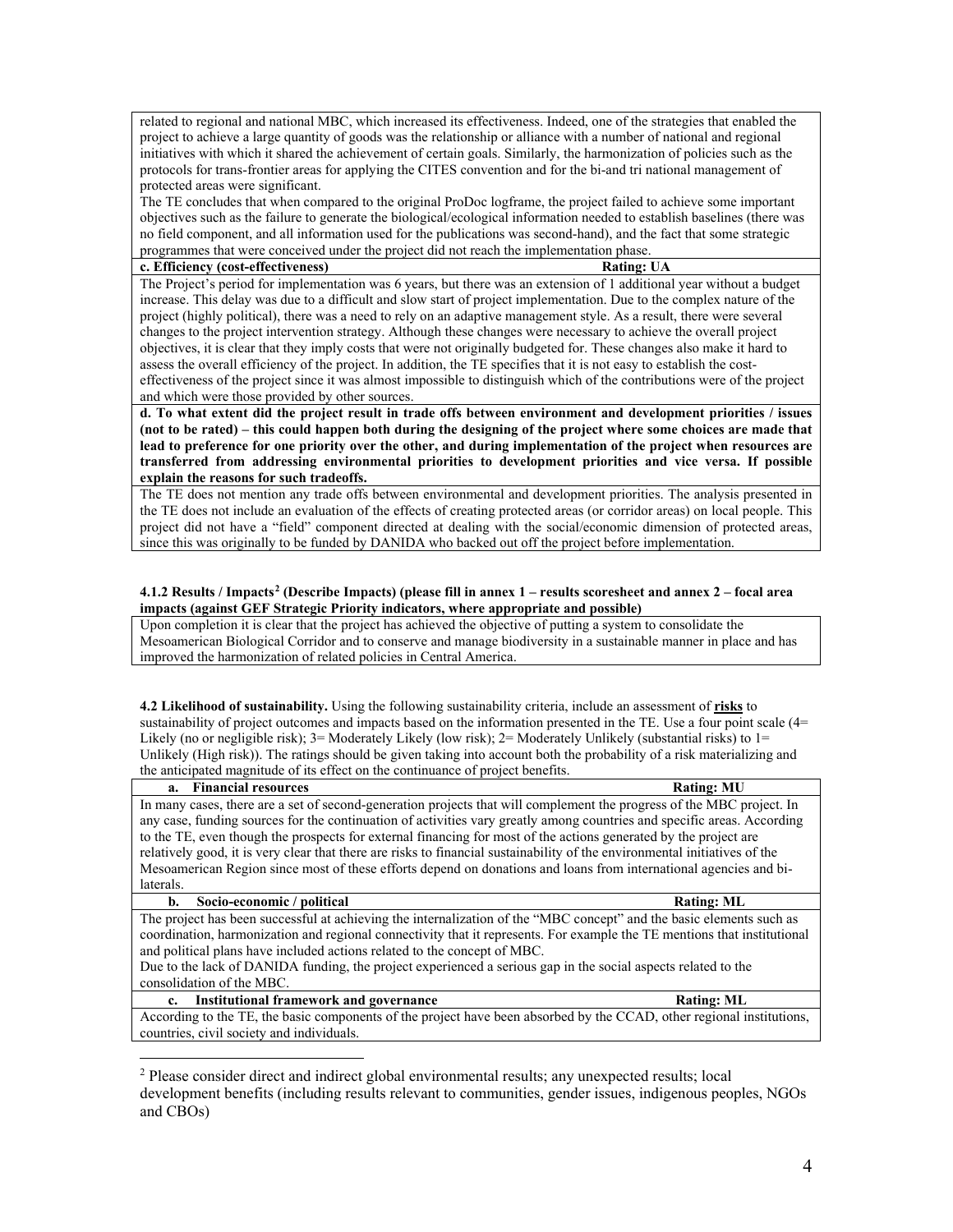The level at which the project was able to strengthen governmental institutions in charge of promoting the MBC in each country vary, being strong in some countries like El Salvador, but weak in many others. Strengthening of the institutional framework for the management of Conservation Areas was almost zero.

| d. Environmental                                                                                                       | <b>Rating: ML</b> |
|------------------------------------------------------------------------------------------------------------------------|-------------------|
| The TE does not provide a specific analysis on this criterion. It does mention the expansion of agriculture areas (for |                   |
| maize and sugar cane) to produce biogas and ethanol as a possible risk to the biodiversity in the protected areas.     |                   |
| e. Technological                                                                                                       | <b>Rating: NA</b> |
| Not applicable.                                                                                                        |                   |

## **4.3 Catalytic role[3](#page-4-0)**

**a. INCENTIVES: To what extent have the project activities provide incentives (socio-economic / market based) to contribute to catalyzing changes in stakeholders** 

No incentives mentioned

**b. INSTITUTIONAL CHANGE: To what extent have the project activities contributed to changing institutional behaviors** 

The TE mentions that institutions directly involved in the implementation of the project were successful in incorporating it to their internal functions. On the other hand, the project did not reach out to other institutions that are important to the sustainability of the project such as those related to the agriculture sector.

**c. POLICY CHANGE: To what extent have project activities contributed to policy changes (and implementation of policy)?**

The project successfully achieved the following:

- Harmonization of concepts, agendas, policies and methodologies in the region.
- Promotion of the concept of corridors looking for voluntary participation in private land.
- Played an important role in the formation of Associations of Private Reserves.

• Promoted and supported the inclusion of environmental issues in the countries agriculture agenda. **d. CATALYTIC FINANCING: To what extent did the project contributed to sustained follow-on financing** 

**from Government and / or other donors? (this is different than co-financing)**

Some of the implementing countries have been following the issue of MBC by supporting follow up projects. In

addition, the project played a catalytic role in the creation of new related projects and initiatives in the region.

**e. PROJECT CHAMPIONS: To what extent have changes (listed above) been catalyzed by particular** 

**individuals or institutions (without which the project would not have achieved results)?**

No mention of project champions.

 $\overline{a}$ 

## **4.4 Assessment of processes and factors affecting attainment of project outcomes and sustainability.**

**a. Co-financing.** To what extent was the reported cofinancing (or proposed cofinancing) essential to achievement of GEF objectives? If there was a difference in the level of expected co-financing and actual co-financing, then what were the reasons for it? Did the extent of materialization of co-financing affect project's outcomes and/or sustainability? If it did, then in what ways and through what causal linkages?

The exit of DANIDA from the project resulted in a reduction of budget of \$6 million, which were originally planed to be spent on (i) promotion of farmer and indigenous participation in the planning and management of MBC consolidation, especially those communities or groups living in protected areas or in prospective corridor "interareas" (US\$ 3.4 million); (ii) local level sustainable development demonstration projects i.e., principally projects aimed at generating income to offset those activities deemed detrimental to biodiversity and consolidation of the MBC (US\$ 1.8 million); and (iii) analysis and strengthening of the role of women in MBC consolidation (US\$0.4 million). Without this contribution, the project had a significant gap in the social issue that was never possible to meet with other sources.

**b. Delays.** If there were delays in project implementation and completion, then what were the reasons for it? Did the delay affect the project's outcomes and/or sustainability? If it did, then in what ways and through what causal linkages? The project had a 1-year extension. In general, activities that required consensus and approval from the different governments that participated in the project took longer time than expected. An example was the elaboration of regional strategies for the management of the MesoAmerican Biological Corridor. The TE does not mention how delays affected project outcomes or sustainability.

**c. Country Ownership.** Assess the extent to which country ownership has affected project outcomes and sustainability? Describe the ways in which it affected outcomes and sustainability highlighting the causal links. According to the TE, the country ownership at project conception was very high. Thereafter, it varied from country to country, as a result of the various changes in governments throughout the 7 years of project duration. In addition, as a

<span id="page-4-0"></span><sup>&</sup>lt;sup>3</sup> Please review the 'Catalytic Role of GEF: How is it measured and evaluated  $-A$  conceptual framework' prior to addressing this section.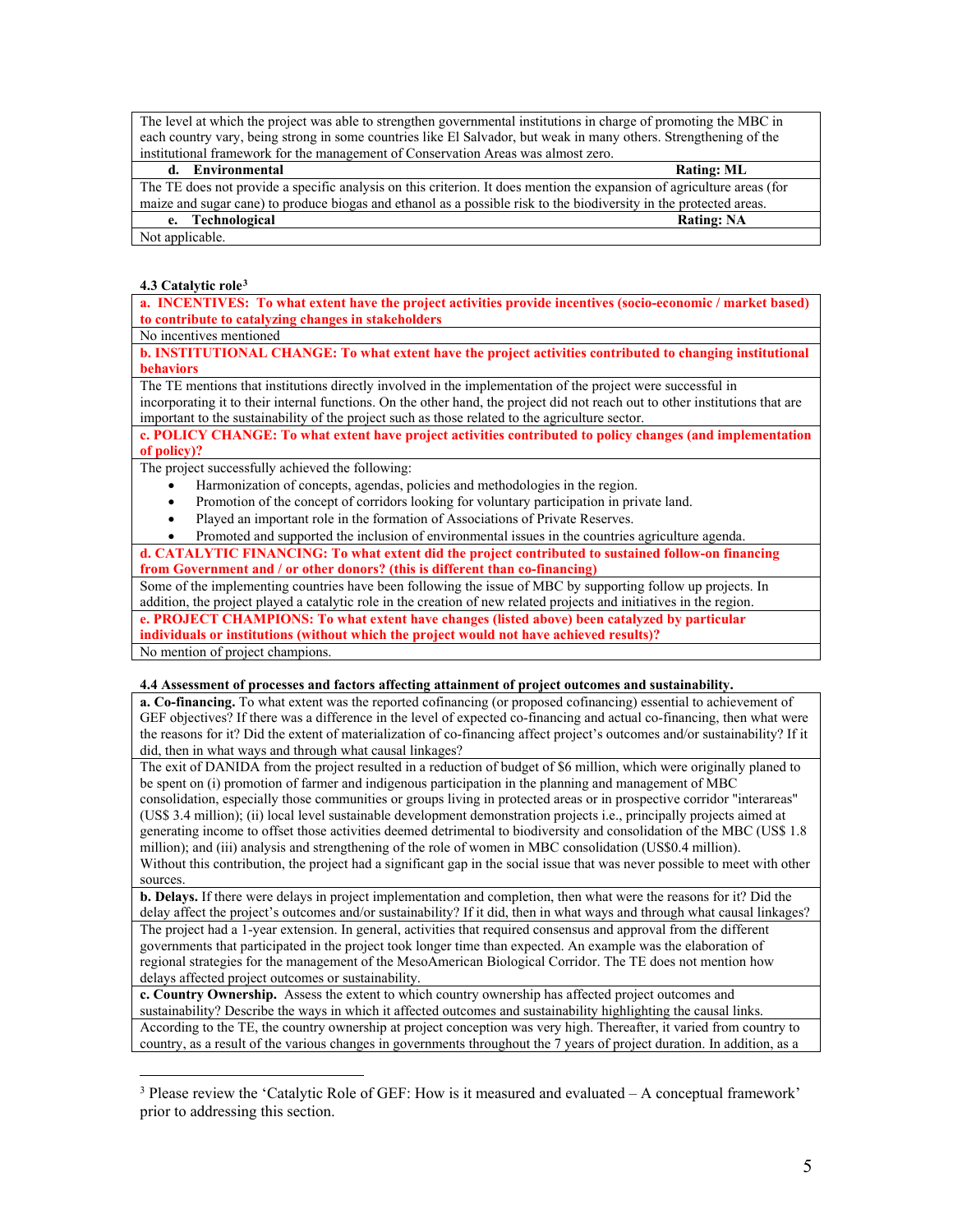result of the project's administrative structure, the countries and actors had only indirect access to decision-making. This lack of access caused some discomfort to many of the local and national stakeholders who felt that the draft they had adequate space for discussion on technical issues, but little space to participate in project decisions. For example, the Mid-term review was never analyzed by local stakeholders (who perceived it as a top-down process), and was never addressed as a topic of discussion and decision by the Interagency Committee. According to the TE, the countries and project staff felt that they did not have sufficient opportunity to participate in the discussion and influence the decision. As a result, the acceptance of recommendation by the mid-term evaluation of non-supporting field activities in the corridors caused much turbulence in the project that might have been diminished if he had enough discussion among stakeholders.

## **4.5 Assessment of the project's monitoring and evaluation system based on the information in the TE**

**a. M&E design at Entry Rating (six point scale): U**

The ProDoc does not distinguish implementation indicators and indicators of achievement, not differentiating between achievement of objectives and activities. Many of the project outcomes identified in the ProjDoc have no targets related to them, as for example: "Improved conservation status of Mesoamerican biodiversity through support to the consolidation of protected areas"; "Increased knowledge and data collected about the species and ecosystems of the Region"; and "Increase in the level of public awareness of the value of goods and services provided by forests and protected areas".

Furthermore, the TE indicates that this lack of clarity between objectives, outcomes and related indicators was one of the most serious flaws of the project design.

On the other hand, the ProDoc clearly defines the roles and frequency of M&E activities, including a M&E plan and a schedule for reviews, reporting and evaluation of project activities. It states that the project complexity will be managed by the drafting and approving of annual operational plans and periodic technical backstopping missions and reports. For example it would be subject to annual tripartite review involving the CCAD President and one representative of UNDP, UNEP and WB. The Project Steering Committee, with the support of the Technical Advisory Team, would prepare a Project Performance Evaluation Report (PPER) and submit it to the Tripartite Review parties one month before the tripartite meetings. Monitoring the progress of project implementation would be carried out internally and permanently by the Regional Operations Coordinating Unit (ROCU).

## **b. M&E plan Implementation Rating (six point scale): MS**

The TE concludes that the lack of clarity of the project's logical framework had a negative effect on the implementation of the M&E plan.

Annual Operation Plans (POA) were made for each of the years of project implementation. Quarterly and annual progress reports were also submitted to the GEF. The TE highlights the quality of information found in the progress reports and that there was no information available on whether there was a more detailed M&E plan from the ROCU towards countries. The TE evaluators note that they had no information about monitoring missions by UNDP / GEF. According to the TE, the Mid-term evaluation played a pivotal role in the implementation of the project: it geared again towards regional activities and towards achieving greater participation in the process of coordination and oversight.

## **b.1 Was sufficient funding provided for M&E in the budget included in the project document?**

The ProjDoc does include a detailed budget for M&E activities, as well as information on costs and staff requirements for the different M&E requirements, including supervision missions.

**b.2a Was sufficient and timely funding provided for M&E during project implementation?** There is no mention of lack of funding for project M&E activities.

**b.2b To what extent did the project monitoring system provided real time feed back? Was the information that was provided used effectively? What factors affected the use of information provided by the project monitoring system?**

The TE mentions that the project is a good example of adaptive management. In this case, the time that passed from project concept to project implementation was 5 years and almost 10 years from concept to completion. Changes in the political, financial, social, etc, background in the region and in each one of the participating countries required changes and adjustments to be made in the project as well. For example the midterm was the bases of the project refocus.

**b.3 Can the project M&E system (or an aspect of the project M&E system) be considered a good practice? If so, explain why.**

No. Although the project was successfully supervised the M&E system had some weaknesses that affected project implementation and the final assessment of project achievements (for example the lack of appropriate indicators at entry).

## **4.6 Assessment of Quality of Implementation and Execution**

## **a. Overall Quality of Implementation and Execution (on a six point scale): MS**

## **b. Overall Quality of Implementation – for IA (on a six point scale): MS**

*Briefly describe and assess performance on issues such as quality of the project design, focus on results, adequacy of supervision inputs and processes, quality of risk management, candor and realism in supervision reporting, and suitability of the chosen executing agencies for project execution.*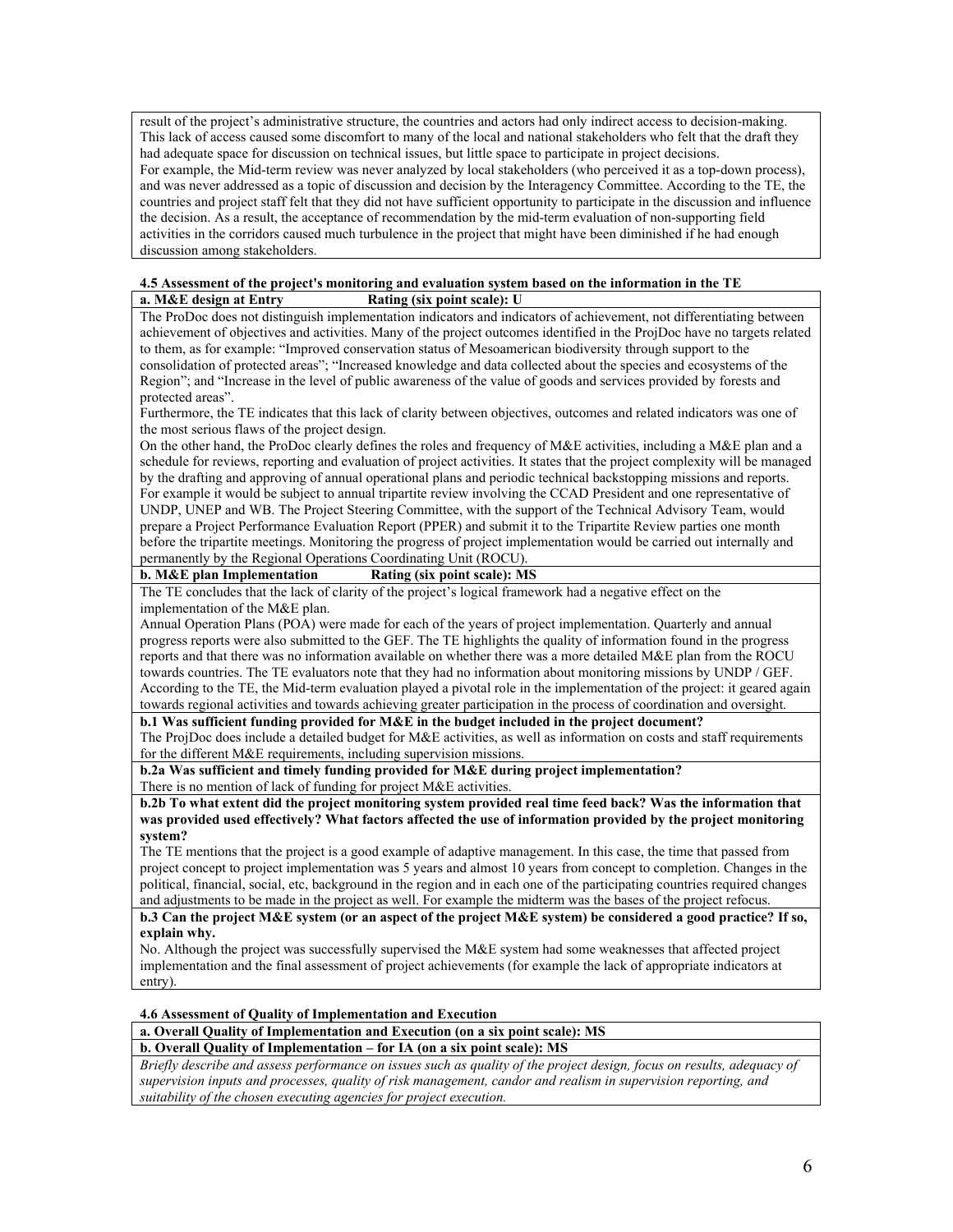The UNDP was the IA of the project. UNDP had the comparative advantage of having offices in all participating countries that allowed closer monitoring and support to the executors. The TE highlights that the UNDP office in Nicaragua showed a superior organizational capacity and efficiency to other similar offices in other countries, noting that this country office was chosen as the project headquarters.

The TE also notes that the UNDP project supervision was constant and positive, and that its role as administrator of the project was also good. On the other hand, the TE includes a comprehensive analysis of the limitations and lack of clarity of the project logframe (both in the original version and also after modifications during implementation), and the negative effects this had on project implementation.

**c. Quality of Execution – for Executing Agencies[4](#page-6-0) (rating on a 6 point scale): MS**

Briefly describe and assess performance on issues such as focus on results, adequacy of management inputs and processes, quality of risk management, and candor and realism in reporting by the executive agency.

Such a complex project required a very complex executing/administrative system, which included a technical Regional Operations Coordinating Unit, a ETN office (Enlaces Tecnicos Nacionales) in each participating country, an Interagency Steering Committee, and a National Office of the Regional Project in each country. Although the TE does not include a specific analysis of the quality of execution, it does mention that roles between all these different stakeholders was not very clear, and also that changes in personnel had a negative effect on project implementation (for example the project had 3 different Regional Project Coordinators). The TE also mentions that UNEP's role as an executing role during the duration of the project was limited to the education outreach component.

## **5. LESSONS AND RECOMMENDATIONS**

Assess the project lessons and recommendations as described in the TE

**a. Briefly describe the key lessons, good practice or approaches mentioned in the terminal evaluation report that could have application for other GEF projects**

In specific terms, lessons were grouped into three categories:

**1.** Concepts

• The power of a good concept

• Recognition of diversity within and between countries

• Necessity of presenting the project again as it is started

• Feasibility of regional projects in the Mesoamerican region

**2.** Processes

• It is possible to harmonize inputs from different donors when the Project concept is powerful

• Balance between the active participation of countries and political interference in the project

• Negotiation with countries to find a way to minimize confusions and conflicts among the national project staff and the permanent personnel at the ministries (definitions of communication lines with regional coordination, relations with high-level Ministry officials, government representation, training for permanent personnel and information management are important)

• Good use of the Logical Framework is essential to facilitate the start and the implementation of the project, as well as monitoring and evaluation. Consequently, main project actors must be trained to ensure adequate understanding and use of this tool.

• In every project, and especially in one of longer duration, it is essential to programme a calendar of performance landmarks to give visibility to the execution phases and the form in which partial inputs or products support the achievement of planned outputs

• For an adequate project assessment, it is important to measure not only inputs, but also impacts of the project on biodiversity itself from its beginning

**3.** Management

• The role of the Regional Facilitator should be very clear: advisor or facilitator?

• The regional staff should be selected jointly with national authorities.

• Project activities should be incorporated into institutional agendas

• Foreign Ministries should be included from the beginning of bi- and tri-national activities

• Frequent changes in national authorities should be expected

• There can be no recipes; all countries and regions have different contexts

**b. Briefly describe the recommendations given in the terminal evaluation** 

<span id="page-6-0"></span> $\overline{a}$ <sup>4</sup> Executing Agencies for this section would mean those agencies that are executing the project in the field. For any given project this will exclude Executing Agencies that are implementing the project under expanded opportunities – for projects approved under the expanded opportunities procedure the respective executing agency will be treated as an implementing agency.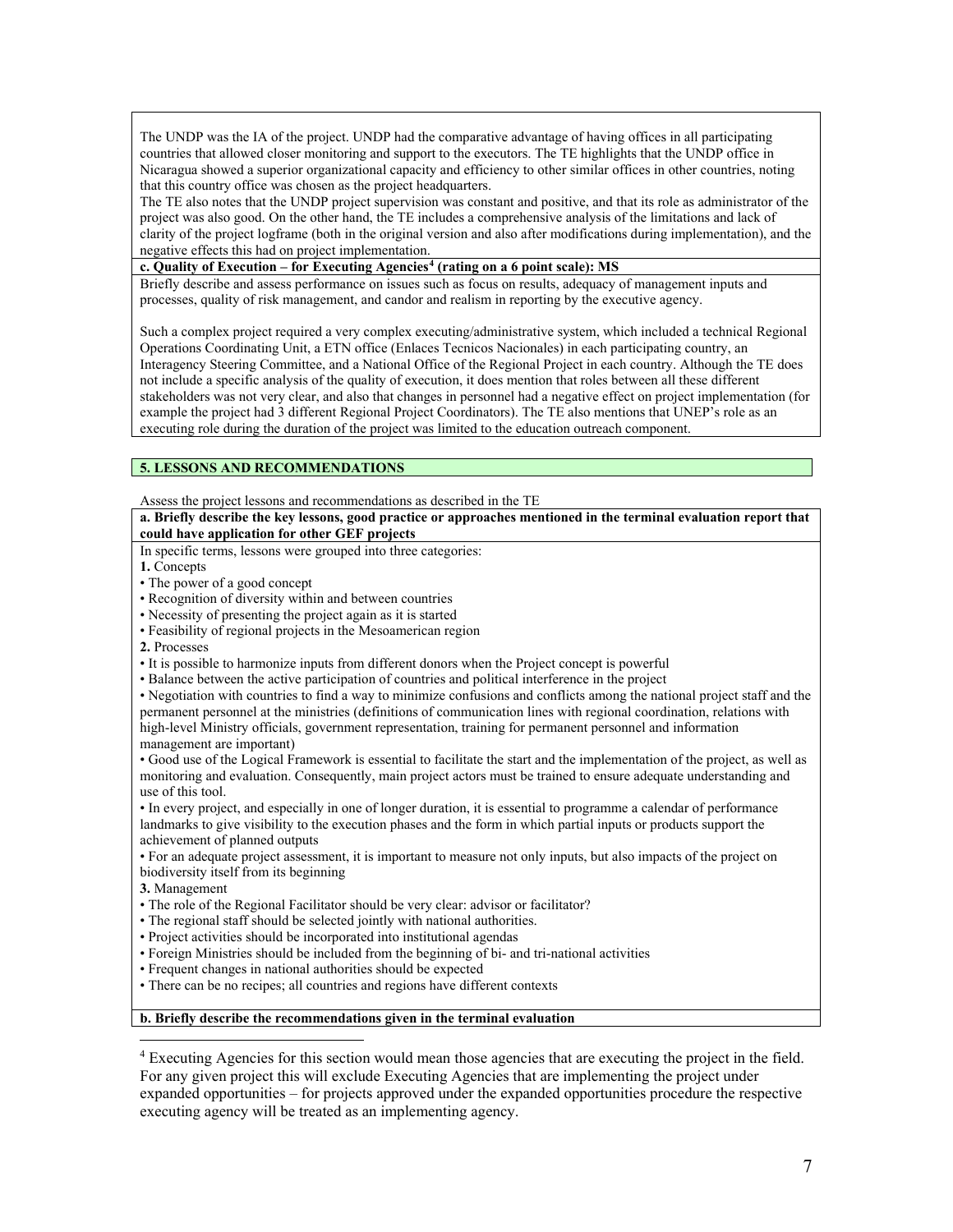- Link the concept of MBC with major projects for the region. For example, explore the use of MBC mark of origin as an element of distinguishing the goods of the region in international markets; seize activities of the Puebla-Panama Plan financed by the WB and IADB to continue with the initiative of the MBC, and include the issue of MBC in discussions on free trade treaties.
- Conduct a feasibility study for the establishment of an independent regional fund for the MBC.
- Link climate change programs with programs of biodiversity, especially in the use of carbon credits for reforestation and for avoided deforestation in protected areas, and the rationalization of alternative energy sources such as biodiesel and ethanol.
- Increased awareness on the status of protected areas and the impact of activities in the corridors for connectivity populations of species is essential to reinforce positive actions and mitigate negative ones.
- A deeper institutional analysis is required to respond to the needs of interaction among environmental sectors responsible for PAs and the protection of biodiversity with those who work in productive sectors of the areas involved corridors. The dynamics of ecosystems do not respond to simple territorial divisions and the best option to achieve connectivity of the sustainable processes depends on the specific characteristics of each corridor and the PAs it connects.

## **6. QUALITY OF THE TERMINAL EVALUATION REPORT**

-

**6.1 Comments on the summary of project ratings and terminal evaluation findings based on other information sources such as GEF EO field visits, other evaluations, etc.** 

Provide a number rating 1-6 to each criteria based on: Highly Satisfactory = 6, Satisfactory = 5, Moderately Satisfactory = 4, Moderately Unsatisfactory = 3, Unsatisfactory = 2, and Highly Unsatisfactory = 1. Please refer to document GEF Office of Evaluation Guidelines for terminal evaluations review for further definitions of the ratings. Please briefly explain each rating.

| 6.2 Quality of the terminal evaluation report                                                          | <b>Ratings</b> |
|--------------------------------------------------------------------------------------------------------|----------------|
| a. To what extent does the report contain an assessment of relevant outcomes and impacts of            | <b>MS</b>      |
| the project and the achievement of the objectives?                                                     |                |
| The evaluation does not make use of the ProDoc indicators because it deems them poorly                 |                |
| conceived. Despite that, the TE manages to present a fair picture of achievements and outcomes.        |                |
| Important aspects beyond the formal logframe are identified and assessed (such as policy factors,      |                |
| unintended regional processes and management issues).                                                  |                |
| b. To what extent the report is internally consistent, the evidence is complete/convincing and         | MS             |
| the IA ratings have been substantiated? Are there any major evidence gaps?                             |                |
| In spite of much effort and several tools used to establish the project's achievements, the            |                |
| evaluation does not manage to present entirely coherent conclusions in this area.                      |                |
| c. To what extent does the report properly assess project sustainability and /or a project exit        | S              |
| strategy?                                                                                              |                |
| The TE includes a section on sustainability, but no rating. It describes the catalytic effect of the   |                |
| project and the sustainability of new structures created by the project. It also makes suggestions     |                |
| on how to arrange financial sustainability after the donor funding is discontinued.                    |                |
| d. To what extent are the lessons learned supported by the evidence presented and are they             | <b>MS</b>      |
| comprehensive?                                                                                         |                |
| Lessons learnt provide valuable examples that can be taken into account in other circumstances.        |                |
| Most recommendations are more like conclusions.                                                        |                |
| e. Does the report include the actual project costs (total and per activity) and actual co-            | MU             |
| financing used?                                                                                        |                |
| The TE includes information on actual total project costs, but cost analysis is very basic and         |                |
| leaves many questions unanswered in a project of sizeable financial resources. For example, there      |                |
| is no information why one of the main sponsors (DANIDA) pulled out from the project. An audit          |                |
| report is in the bibliography but in the text there is no reference to it.                             |                |
| f. Assess the quality of the reports evaluation of project M&E systems?                                | MU             |
| The section on M&E systems is brief and limited to assessing the fulfillment of formal                 |                |
| requirements of operational planning and progress reporting. Partly this is justified by the fact that |                |
| apparently the project did not have a functional M&E system.                                           |                |

## **7. SOURCES OF INFORMATION FOR THE PRERATATION OF THE TERMINAL EVALUTION REVIEW REPORT EXCLUDING PIRs, TERMINAL EVALUATIONS, PAD.**